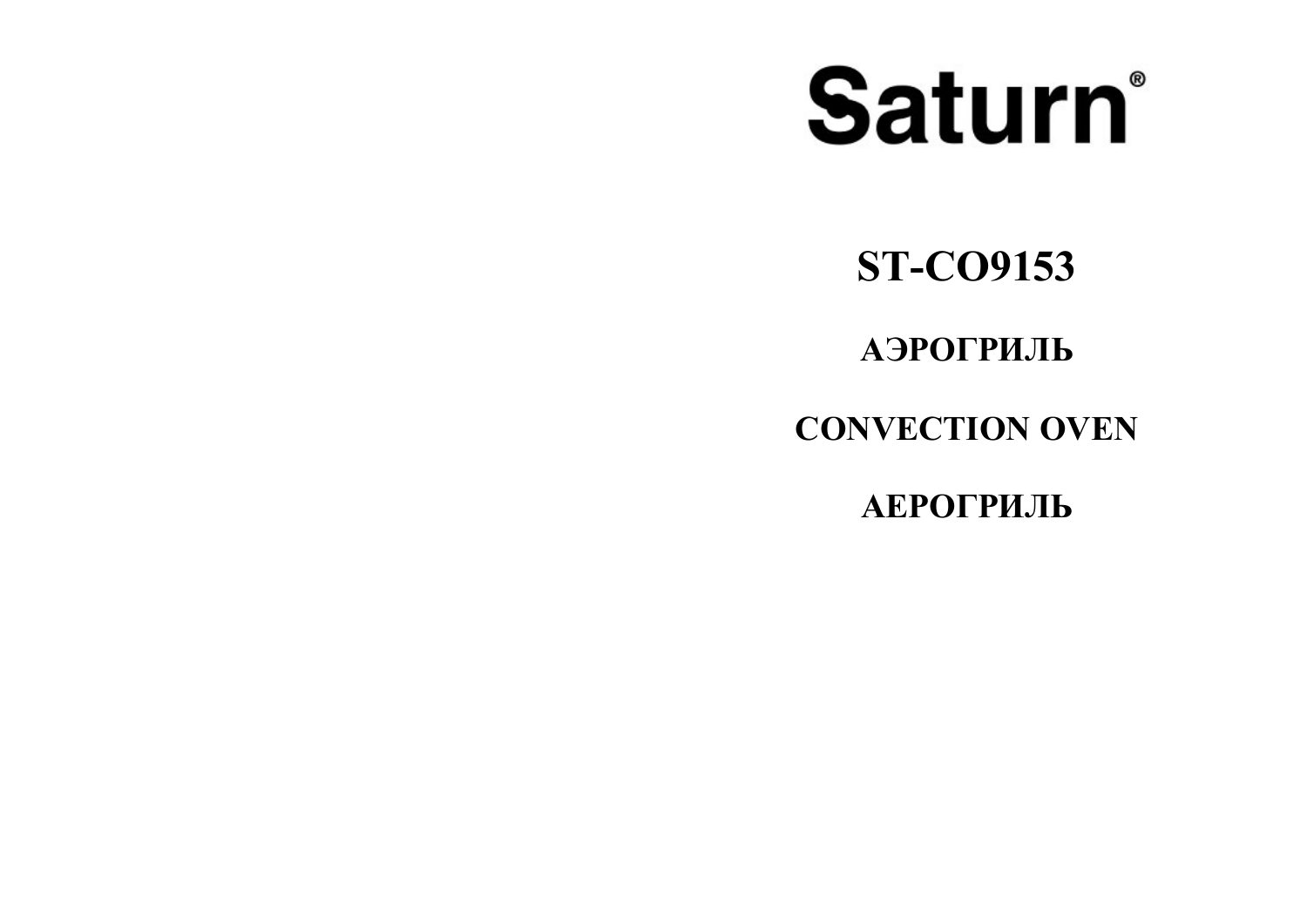

#### **Convection oven**

#### **Dear Buyer!**

**We congratulate you on having bought the device under trade name «Saturn». We are sure that our devices will become safe and reliable assistance in your housekeeping.**

Avoid extreme temperature changes. Rapid temperature change (e.g. when the unit is moved from freezing temperature to a warm room) may cause condensation inside the unit and a malfunction when it is switched on. In this case leave the unit at room temperature for at least 1.5 hours before switching it on.

If the unit has been in transit, leave it indoors for at least 1.5 hours before starting operation.

#### **Important Safety Instructions**

These basic safety precautions should always befollowed:

- 1. Read all instructions.
- 2. Always switch power off before removing plug from wall outlet.
- 3. Remove plug by grasping the plug. **DO NOT PULL THE CORD.**
- 4. To protect against electrical shock,do not immerse cord,plugs or motor assembly in water or other liquids.
- 5. Unplug from power outlet when not in use and before cleaning.
- 6. Allow the appliance to cool before putting on or taking off parts.
- 7. Do not use outdoors. This appliance is not designed for outdoor use.
- 8. Do not place the appliance on, or , near electrical equipment, hot gas flame or in a heated oven.
- 9. Do not let the cord hang over the edge of a table or counter or to touch hot hot surfaces. Always use on a stable flat surface.
- 10. Extreme caution must be used when moving an appliance containing hot oil or other hot liquids.
- 11. Do not use appliance for purpose other than intended usage.
- 12. Do not move or lift the convection oven while the power cord is still connected to th wall outlet. Remove the plug from the wall outlet, then remove the top by using both hands, move carefully.
- 13. Before removing the lid: Turn the time off, disconnect the power cord,Lift the top using carrying handle, Place the top ,preferably resting the stainless steel edge rim and the handle/plastic top on a flat surface.
- 14. Do not place the hot underside of the lid directly onto laminated surfaces, wood surfaced, paper plastic or other flammable surfaces. Put the lid on a heat resistant surface.
- 15. Always place the top unit onto the bowl before plugging in the power cord and switching on.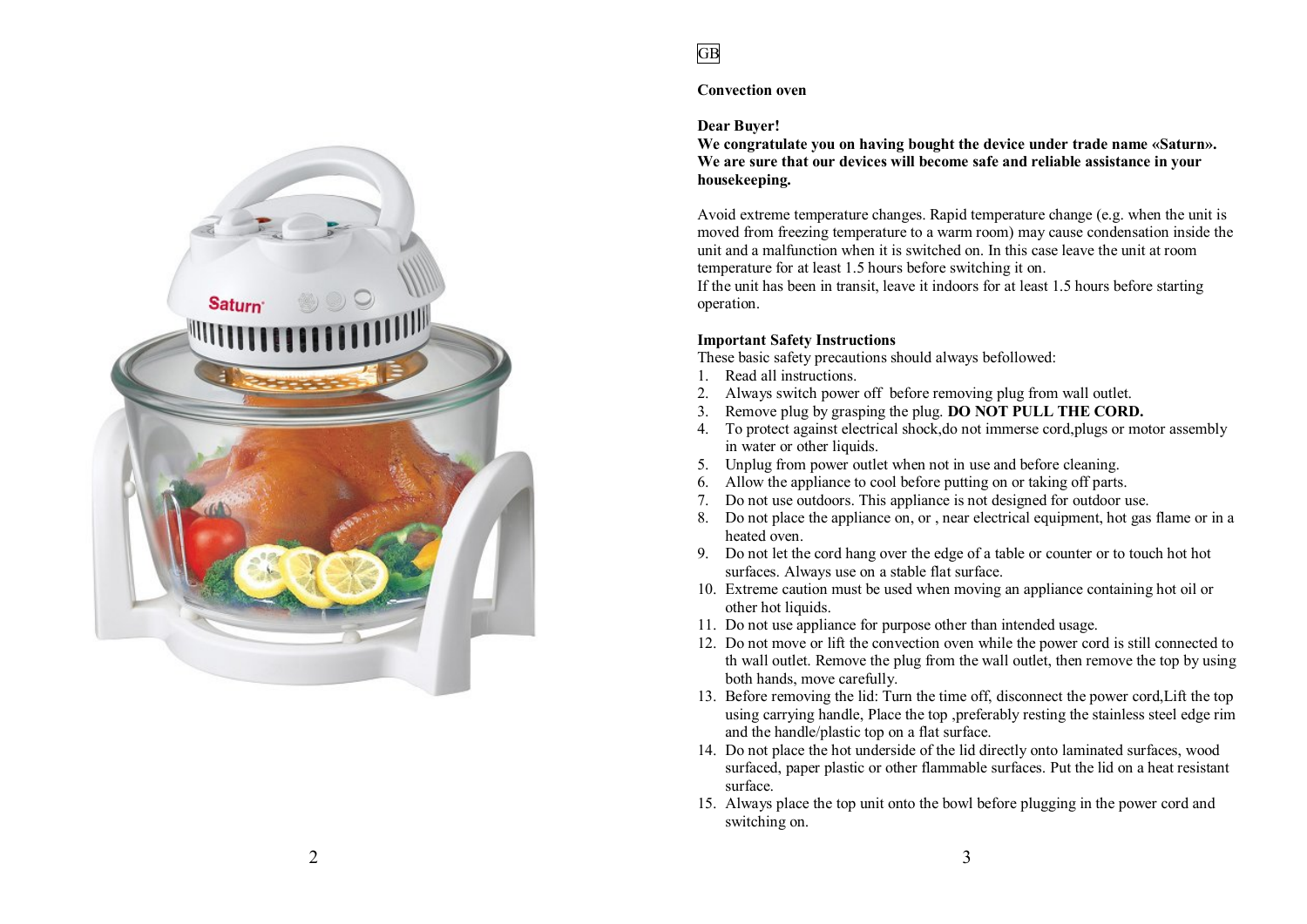- 16. Do not clean with metal scouring pads.
- 17. No user service care . Do not operate if the appliance has a damaged or broken cable or plug, return the oven to authorized service centre or qualified persons.
- 18. The appliance is not intended for use by persons (including children) with reduced physical, sensory or mental capabilities, or lack of experience and knowledge, unless they have been given superivision or instruction concerning use of the appliance by a person responsible for their safety.

#### **FEATURES OF YOUR HALOGEN OVEN**

#### **REPLACE UP TO 10 APPLIANCES**

| Grill |
|-------|
| Deep  |
| Slow  |
| Roti: |
| Elect |
|       |

#### **COOKS EIGHT WAYS**

| <b>Broils</b>    | <b>Roasts</b>         | <b>Bakes</b>         |
|------------------|-----------------------|----------------------|
| Grills           | Re-heats              | Broils without water |
| <b>Barbecues</b> | Dry Fry's without oil | <b>Steams</b>        |

#### **USING YOUR HALOGEN OVEN**

#### **ACCESSORY DIAGRAMS**

#### **1. LOW AND HIGH RACKS**



**2. TONGS**



Deep-Far Fryer Slow Cooker Rotisserie Electric Steamer

**LOW RACK HIGH RACK**



#### **FOR PLACING IN AND REMOVAL FROM OVEN**

#### **GENERAL SAFETY PRECAUTIONS**

- Read all the instructions then save for future reference
- · Do not let cord hang over edge of counter.
- · Place oven securely in center of counter or work space.
- · Always unplug oven before attempting to move it.
- · Oven surfaces are hot always supervise children while in the kitchen.
- Do not operate with a damaged cord.
- · Always unplug and let the oven cool before cleaning.
- · Use two hands when moving the oven.
- · Do not allow the lid to get wet. Do not immerse in water.
- Do not leave water or food in oven overnight.
- · Lower top gently, do not let it drop down.
- · Always leave the top in the 'up' position whenever the bowl is removed.
- · Always carry the oven by the handles front and back. **NEVER lift by the lid raising mechanism at the lower rear of Convection oven.**
- · *Important Note: When using the "Preset" function in CONVECTION OVEN, never place food that will spoil when left at room temperature, in the oven (e.g. fresh chicken, meats etc.).*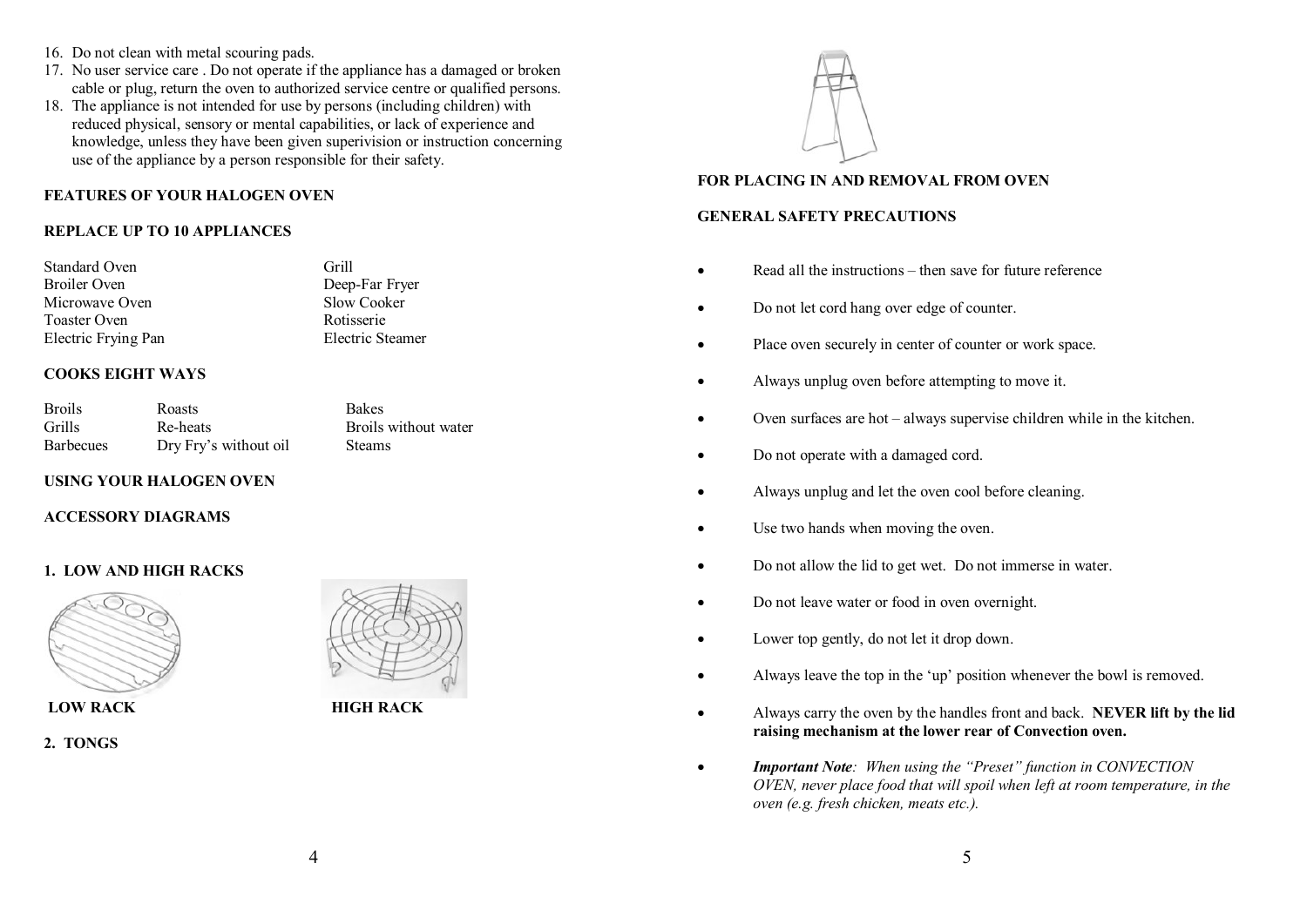**WARNING: All surfaces of the oven get very hot, it is an oven after all. Touching these surfaces before the oven cools may cause a burn. Do not touch any part of the oven other than the handles, until it has had a chance to cool.**

#### **Operating your Convection Oven**

- Place the food into the glass bowl and secure the lid on bowl
- Plug your oven into power supply
- Set the cooking time as required from 5min to 60 min
- Set the temperature as required from  $65^{\circ}$ C to  $250^{\circ}$ C
- Now you are starting your cooking.

| $70^{\circ}$ C  | Wash                            |
|-----------------|---------------------------------|
| $90^{\circ}$ C  | Defrost/Thaw                    |
| $120^{\circ}$ C | Slow Cook (I)                   |
| $140^{\circ}$ C | Slow Cook (II)                  |
| $170^{\circ}$ C | Reheat                          |
| $170^{\circ}$ C | Steam                           |
| $170^{\circ}$ C | Bake                            |
| $170^{\circ}$ C | <b>Broil</b>                    |
| $200^{\circ}$ C | Roast                           |
| $220^{\circ}$ C | Pre-Heat (Auto Pre-Heat Button) |
| $220^{\circ}$ C | <b>BBQ/Grill</b>                |
| $240^{\circ}$ C | Grill                           |
| $250^{\circ}$ C | Dry Fry                         |

#### **BEFORE YOU BEGIN COOKING**

#### **PREPARING YOUR CONVECTION OVEN**

Convection Oven should be heated once before cooking with it.

While preparing the oven according to the following instructions, the oven may give off a slight burning odor. The oven is actually burning off excess lubricants found in the oven's heating elements and will not harm you, your food or the oven.

#### **Follow these easy steps:**

- · Wipe the inside of the bowl with a clean, damp sponge.
- · Place racks in the bowl do not leave tongs in the hot bowl.
- Close the lid on the bowl.
- Set timer to 10 minutes approx.
- Set thermostat to 200<sup>o</sup>C and turn oven on.

• After timer has shut oven off, allow to cool for 10 minutes. You can open the lid. **NOW YOUR CONVECTION OVEN IS READY TO COOK YOUR FIRST MEAL!**

#### **HOW TO OPERATE THE CONVECTION OVEN**

- Place wire rack in the bowl of the oven.
- · Always use the high rack available for the food being cooked. The more air circulating around the food, the faster it will cook.
- · Place food directly on rack, unless otherwise specified.
- Place lid on oven in recessed lip of bowl.
- Set thermostat to required temp.
- Set timer

• NOTE: Use the highest-level rack appropriate for the food being cooked unless otherwise noted.

#### **CLEANING YOUR OVEN**

#### **LIGHT CLEANING**

• Unplug oven and let cool.

· Use a clean sponge or dish cloth with a little mild dishwashing detergent and warm water to wipe bowl clean.

- Rinse well to remove all detergent. Wipe dry.
- Note: Never immerse the lid in any liquid.

#### **NORMAL CLEANING**

• Unplug oven and let cool.

• Wipe lid and fan housing using a damp, clean dish cloth or sponge with a little mild dishwashing detergent.

- · Do not clean with steel wool pads or abrasive materials.
- · Wash wire racks in mild dishwashing detergent and water.

Clean metal parts using a sponge or dishcloth with mild dishwashing detergent, then wipe clean. If scrubbing is necessary, use a nylon or polyester mesh pad or a pod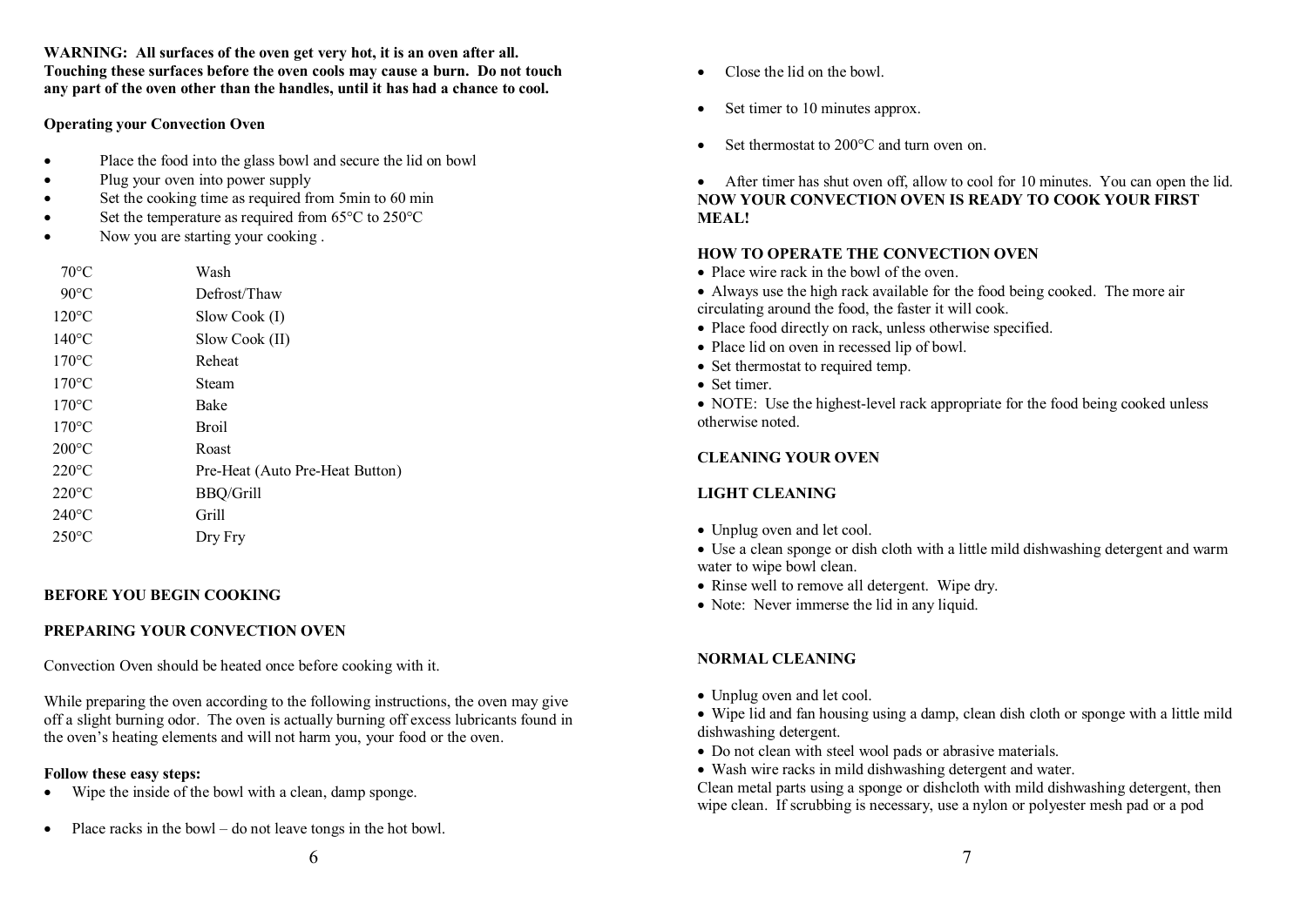brush. If very "burnt on" use stainless steel or other metal scourers. A thick "tub" style paste cleaner, is recommended with a damp sponge for stubborn stains.

#### **DISHWASHER SAFE BOWL**

The bowl and wire racks may also be washed in the dishwasher. However, never wash the lid in a dishwasher or immerse it in liquid. Remove the bowl from its stand before dishwashing.

**NOTE:** Dishwashing will eventually damage the chrome on the wire racks and dull the finish.

#### **Remember:**

- Unplug oven before cleaning the lid.
- Remove fat to rubbish before washing.
- · Let oven cool down a little before washing.
- Never immerse lid in water.
- · Use hot water and detergent for 15min. pre-wash.
- · Do not add water above halfway up the bowl when self-washing.
- · Do not let fan assembly get wet.
- · Never leave the lid on the cooker after it switches off, either with food in it or with water in it. If you do you will eventually cause rusting of metal parts in the lid. This will NOT be covered by warranty as you are expected to take normal good sensible care of your cooker, and keep it clean and dry after cooking and/or washing

#### **Set**

| Convection oven       |  |
|-----------------------|--|
| <b>Extending Ring</b> |  |
| Low Rack              |  |
| High Rack             |  |
| Tongs                 |  |
| Instruction manual    |  |
| Warranty book         |  |
| Package               |  |
|                       |  |

| <b>Technical specification</b> |                  |
|--------------------------------|------------------|
| Power:                         | $1000 \text{ W}$ |
| Operation voltage:             | 220-230 V        |
| Frequency:                     | 50 Hz            |
| Rated current:                 | 4.5A             |
| Capacity:                      | 12.0 liters      |
|                                |                  |



#### **Environment friendly disposal**

You can help protect the environment! Please remember to respect the local regulations: hand in the non-working electrical equipments to an appropriate waste disposal centre.



The manufacturer reserves the right to change the specification and design of goods.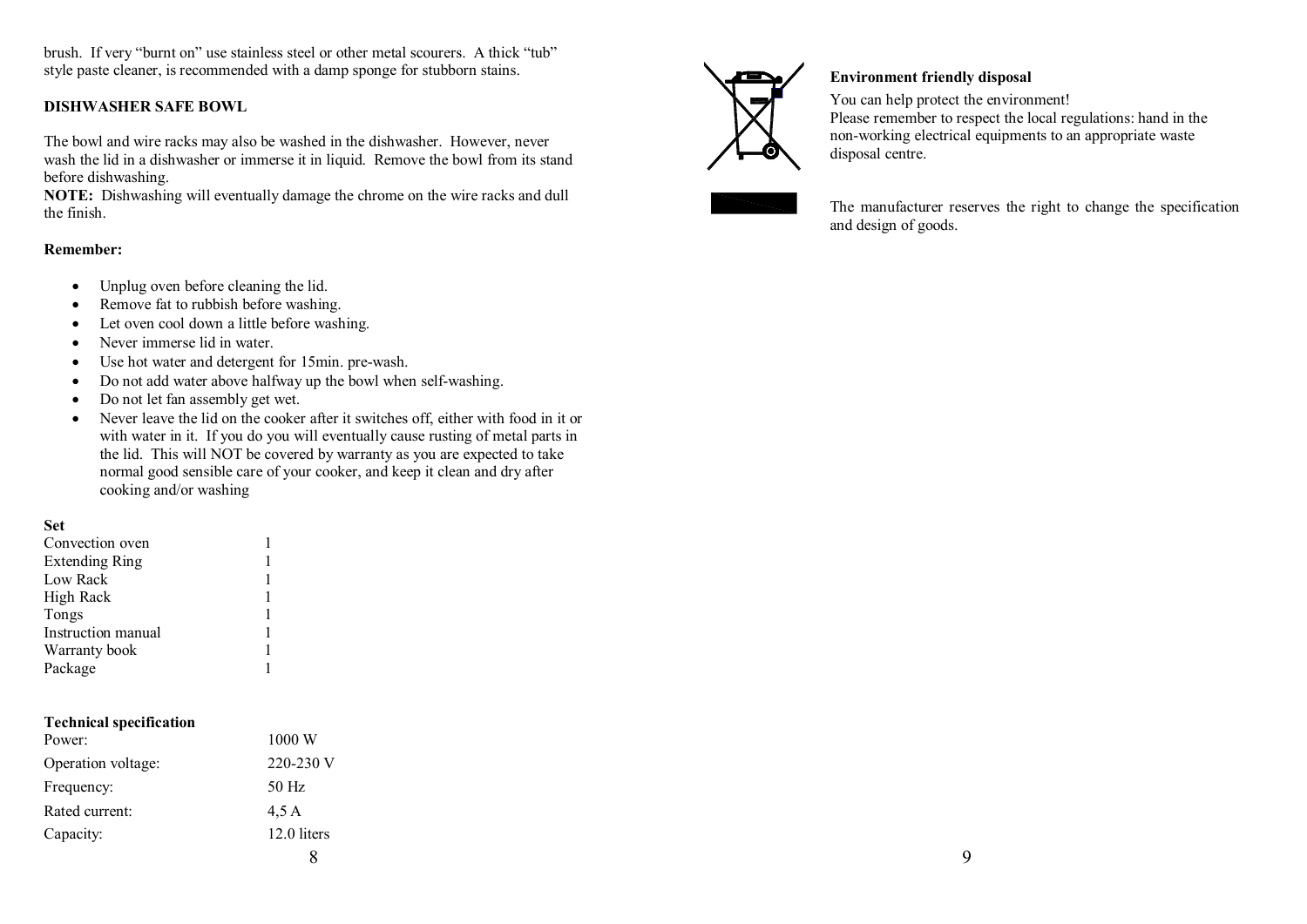RU **Аэрогриль** 

#### **Уважаемый покупатель!**

Поздравляем Вас с приобретением изделия торговой марки «Saturn». Мы уверены, что наши изделия будут верными и надежными помощниками в Вашем домашнем хозяйстве.

Не подвергайте устройство резким перепадам температур. Резкая смена температуры (например, внесение устройства с мороза в теплое помещение) может вызвать конденсацию влаги внутри устройства и нарушить его работоспособность при включении. Прибор должен отстояться в теплом помещении не менее 1,5 часов.

Ввод прибора в эксплуатацию после транспортировки производить не ранее, чем через 1,5 часа после вноса устройства в помещение.

#### **Меры предосторожности**

Пожалуйста, придерживайтесь основных мер предосторожности:

- 1. Прочитайте инструкцию.
- 2. Перед извлечением сетевого шнура из вилки выключайте питание устройства.
- 3. Вынимая сетевой шнур из розетки, тяните за вилку. **НЕ ТЯНИТЕ ЗА ШНУР.**
- 4. Во избежание поражения электрическим током, не погружайте шнур, вилку в воду или другую жидкость.
- 5. Перед чисткой и длительным хранением выключайте устройство из розетки.
- 6. Прежде чем разбирать, дайте устройству остыть.
- 7. Не используйте устройство вне помещений. Устройство не предназначено для использования на открытом воздухе.
- 8. Не ставьте устройство рядом с электрическим оборудованием или нагретой газовой плитой.
- 9. Шнур питания не должен свисать со стола, касаться острых краев или горячих поверхностей. Ставьте устройство на ровную устойчивую поверхность.
- 10. Будьте особо внимательными, перенося устройство с горячим маслом или другой жидкостью.
- 11. Не используйте аэрогриль не по назначению.
- 12. Не перемещайте аэрогриль с подключенным в розетку шнуром. Извлеките вилку из розетки, снимите крышку и аккуратно передвигайте устройство.
- 13. Перед снятием крышки: Выключите таймер, отключите шнур питания, поднимите крышку при помощи ручек. Извлеките с аэрогриля решетку и кольца и расположите их на ровной поверхности.
- 14. Не кладите крышку горячей стороной на ламинированную, деревянную, бумажную или другую воспламеняющуюся поверхность. Кладите крышку на теплоустойчивую поверхность.
- 15. Перед включением аэрогриля в розетку убедитесь, что он полностью собран.
- 16. Чистить аэрогриль металлическими щетками запрещено.
- 17. Не ремонтируйте устройство самостоятельно. Не включайте аэрогриль поврежденным, с поврежденным шнуром питания или вилкой. Обратитесь в сервисный центр для осмотра и ремонта.
- 18. Данное устройство не предназначается для использования лицами (включая детей) с ограниченными физическими, чувствительными или умственными способностями, или не имеющих опыта работы с такими устройствами до тех пор, пока за ними не будут наблюдать взрослые, или пока они не получат инструктаж от лиц, ответственных за их безопасность касательно использования данного устройства**.**

#### **ФУНКЦИИ АЭРОГРИЛЯ**

#### **АЭРОГРИЛЬ ЗАМЕНЯЕТ ДО 10 УСТРОЙСТВ**

Стандартная духовка Коптильня Гриль Фритюрница Микроволновая печь Конвекционная печь Тостер Мангал Электрическая сковорода Электрическая пароварка

#### **8 СПОСОБОВ ПРИГОТОВЛЕНИЯ**

| Жаркое                | Обжаривание на   | Выпекание сдобы       |
|-----------------------|------------------|-----------------------|
|                       | вертеле          |                       |
| Гриль                 | Повторный нагрев | Готовка без воды      |
| Приготовление барбекю | Обжаривание во   | Приготовление на пару |
|                       | фритюре          |                       |

#### **ИСПОЛЬЗОВАНИЕ АЭРОГРИЛЯ АКСЕССУАРЫ**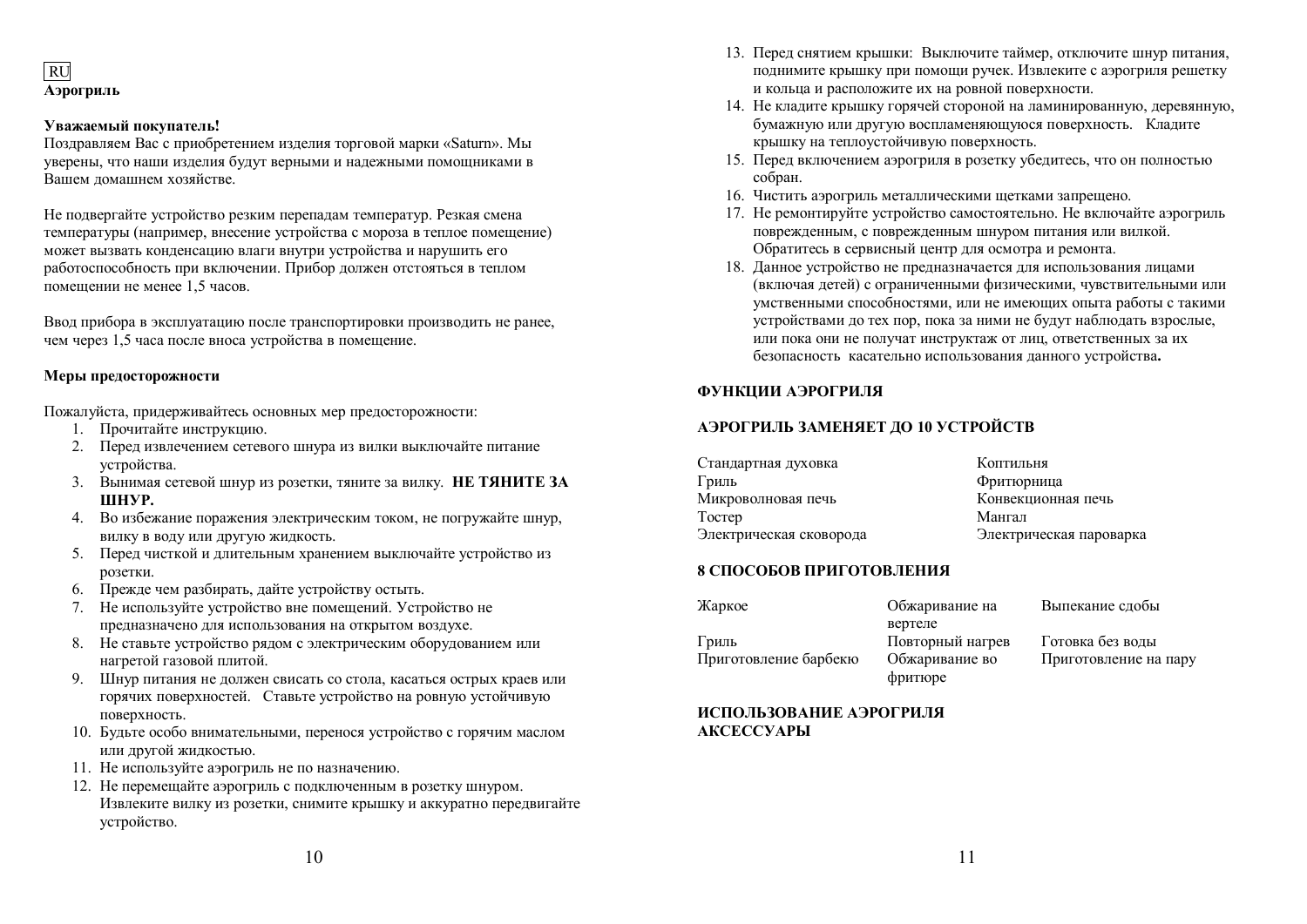#### **1. НИЗКАЯ И ВЫСОКАЯ РЕШЕТКИ**





#### **НИЗКАЯ РЕШЕТКА ВЫСОКАЯ РЕШЕТКА**

**2. ЩИПЦЫ** 



#### **ДЛЯ РАСПОЛОЖЕНИЯ И ИЗВЛЕЧЕНИЯ БЛЮДА ИЗ АЭРОГРИЛЯ**

#### **ОБЩИЕ МЕРЫ БЕЗОПАСНОСТИ**

- · Внимательно прочитайте инструкции и сохраните их.
- · Шнур питания не должен свисать со стола или касаться острых углов.
- Размещайте аэрогриль в центре стола.
- · Перед перемещением аэрогриля всегда отключайте его от сети.
- · Поверхность аэрогриля горячая следите, чтобы дети не касались устройства!
- Включать аэрогриль с поврежденным шнуром питания запрещено!
- · Перед началом очистки выключайте шнур аэрогриля из розетки. Устройство должно остыть.
- · При перемещении аэрогриля берите его обеими руками.
- · На крышку аэрогриля не должна попадать влага. Погружать аэрогриль в воду запрещено.
- · Не оставляйте в колбе аэрогриля воду или продукты на ночь.
- · Аккуратно опускайте крышку, следите, чтобы она не упала.
- · Брать аэрогриль следует обеими руками за переднюю и заднюю части. **Не берите аэрогриль за механизм подъема крышки.**
- · *ВАЖНО: При использовании функции "Preset"(Предварительная настройка), не кладите в аэрогриль продукты, которые могут испортиться при комнатной температуре (например, свежие цыплята, мясо и т.д.)*

**ВНИМАНИЕ: Поверхности аэрогриля и сам аэрогриль сильно нагреваются. Не касайтесь аэрогриля! Вы можете получить ожоги. Дайте устройству остыть. Берите аэрогриль только за ручки и только после полного остывания.** 

#### **Эксплуатация аэрогриля**

- · Положите продукты в стеклянную колбу и закройте крышку колбы.
- · Включите шнур питания аэрогриля в электросеть.
- Установите время приготовления от 5 до 60 минут.
- Установите температуру в диапазоне от  $65^{\circ}$ С до 250 $^{\circ}$ С.
- · Аэрогриль готов к работе.

| $70\,^0C$       | Самоочистка                    |
|-----------------|--------------------------------|
| $90\text{ °C}$  | Размораживание                 |
| $120\text{ °C}$ | Медленное приготовление (I)    |
| $140\text{ °C}$ | Медленное приготовление (II)   |
| $170\,^0C$      | Разогревание                   |
| $170\,^0C$      | Приготовление на пару          |
| $170\text{ °C}$ | Выпекание сдобы                |
| $170^0$ C       | Приготовление жаркого          |
| $200\text{ °C}$ | Обжаривание на вертеле         |
| $220^0C$        | Предварительный нагрев (Кнопка |
|                 | автоматического                |
|                 | предварительного нагрева)      |
| $220\,^0C$      | Барбекю /Гриль                 |
| $240\,^0C$      | Приготовление гриля            |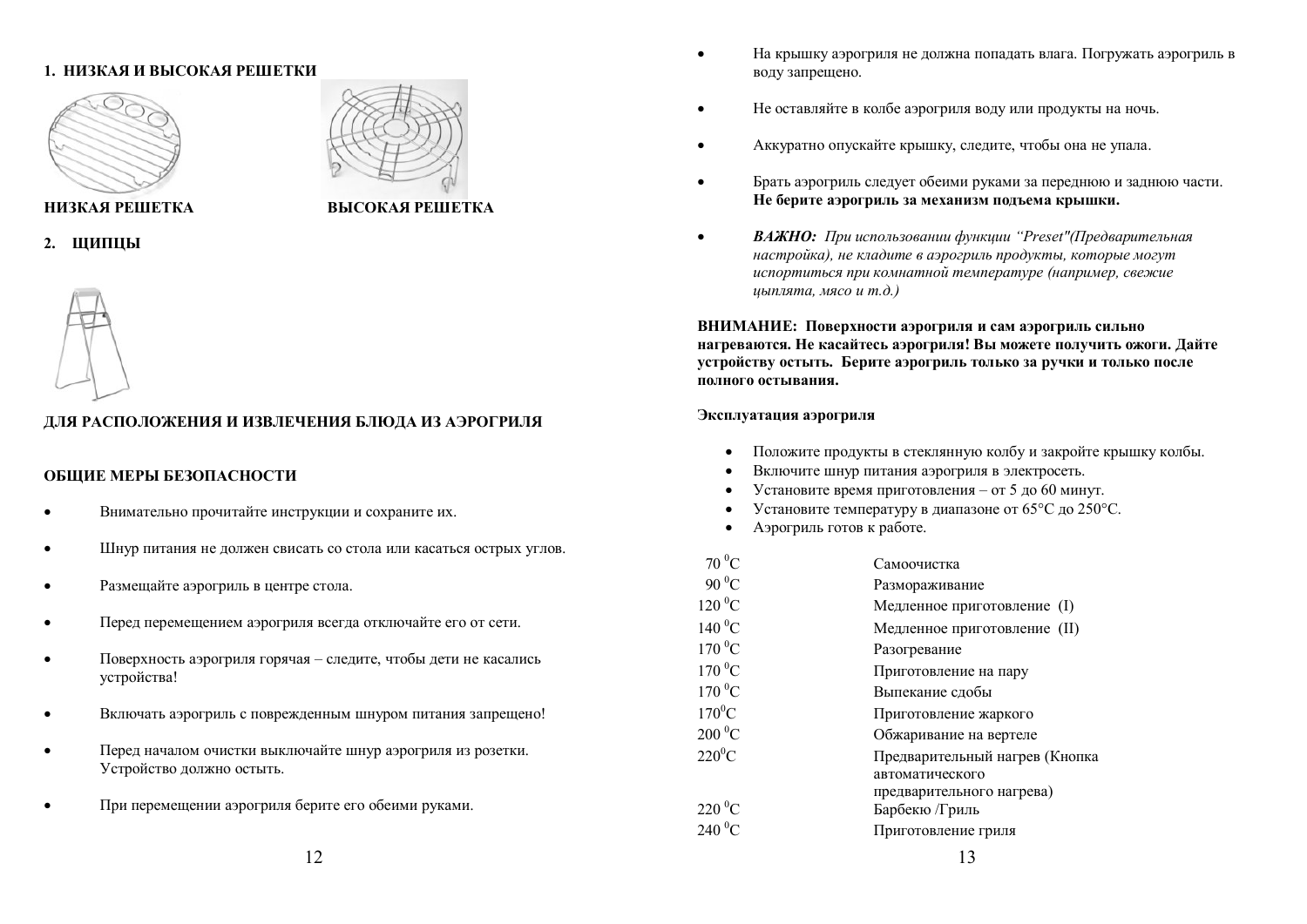#### **ПЕРЕД НАЧАЛОМ РАБОТЫ С АЭРОГРИЛЕМ**

#### **ПОДГОТОВКА АЭРОГРИЛЯ К РАБОТЕ**

Перед началом работы с аэрогрилем его нужно предварительно разогреть.

При первом включении аэрогриля может появиться небольшой горелый запах. Это нормальное явление - при нагревании высыхает смазка, которая не вредная ни для аэрогриля, ни для продуктов.

#### **Выполните следующие процедуры:**

- · Протрите колбу аэрогриля чистой, влажной губкой.
- · Вставьте решетки в колбу не оставляйте щипцы в горячей колбе.
- Закройте крышку на колбе.
- · Выставьте таймер на 10 минут.
- Установите ручку регулятора температуры на 200 °С.
- · По истечению времени дайте аэрогрилю остыть 10 минут. Теперь можно открывать крышку.

#### **ТЕПЕРЬ АЭРОГРИЛЬ ГОТОВ К РАБОТЕ**

#### **РАБОТА АЭРОГРИЛЯ**

- · Разместите решетку на дне колбы аэрогриля.
- · Всегда используйте высокую решетку для приготовления блюд. Чем больше воздуха циркулирует вокруг блюда, тем лучше.
- · Разместите блюдо на решетке.
- · Закройте крышку колбы аэрогриля.
- · Установите необходимую температуру на регуляторе температуры.
- Установите таймер.

#### **ОЧИСТКА АЭРОГРИЛЯ**

#### **ЛЕГКАЯ ОЧИСТКА**

· Отключите аэрогриль от сети и дайте ему остыть.

- · Протрите внутреннюю часть колбы губкой или тканью, смоченной в моющем средстве и теплой воде.
- · Хорошо промойте колбу, чтобы смыть все остатки моющего средства. Вытрите насухо.
- · Примечание: не погружайте крышку в воду или другую жидкость.

#### **ОБЫЧНАЯ ОЧИСТКА**

- · Отключите аэрогриль от сети и дайте ему остыть.
- · Протрите крышку и корпус вентилятора губкой или тканью, смоченной в моющем средстве и теплой воде.
- · Не используйте для очистки стальной или деревянный скребок или абразивный материал.
- · Промойте решетки в воде с моющим средством. Очистите металлические части губкой или тканью, смоченной в моющем средстве, затем вытрите насухо. Если необходим скребок, используйте скребок из полиэстера. При сильно въевшихся пятнах используйте металлическую мочалку для чистки посуды. Для очистки от сильного загрязнения используйте чистящие пасты бытового назначения.

#### **КОЛБА, ПРИГОДНАЯ ДЛЯ МЫТЬЯ В ПОСУДОМОЕЧНОЙ МАШИНЕ.**

Колбу и решетки можно мыть в посудомоечной машине. Мыть крышку аэрогриля или погружать его в воду запрещено! Перед мытьем в посудомоечной машине извлеките колбу.

**ПРИМЕЧАНИЕ:** мытье в посудомоечной машине может повредить хром на решетках и их отделку.

#### **На заметку:**

- · Перед очисткой крышки отключайте аэрогриль от сети.
- · Перед промыванием удаляйте жир с крышки.
- · Перед промыванием дайте аэрогрилю остыть.
- · Не погружайте крышку аэрогриля в воду.
- · Выполните 15-минутную предварительную промывку горячей водой с моющим средством.
- · Не добавляйте воду в колбу во время самоочистки.
- · Следите, чтобы влага не попала на блок вентилятора.
- · Не оставляйте крышку на аэрогриле после выключения, а также извлекайте из него продукты или воду. Это может стать причиной образования ржавчины на металлических частях крышки. Это условие не попадает под гарантию. Тщательно и аккуратно следите за аэрогрилем и выполняйте все предписания по очистке и уходу.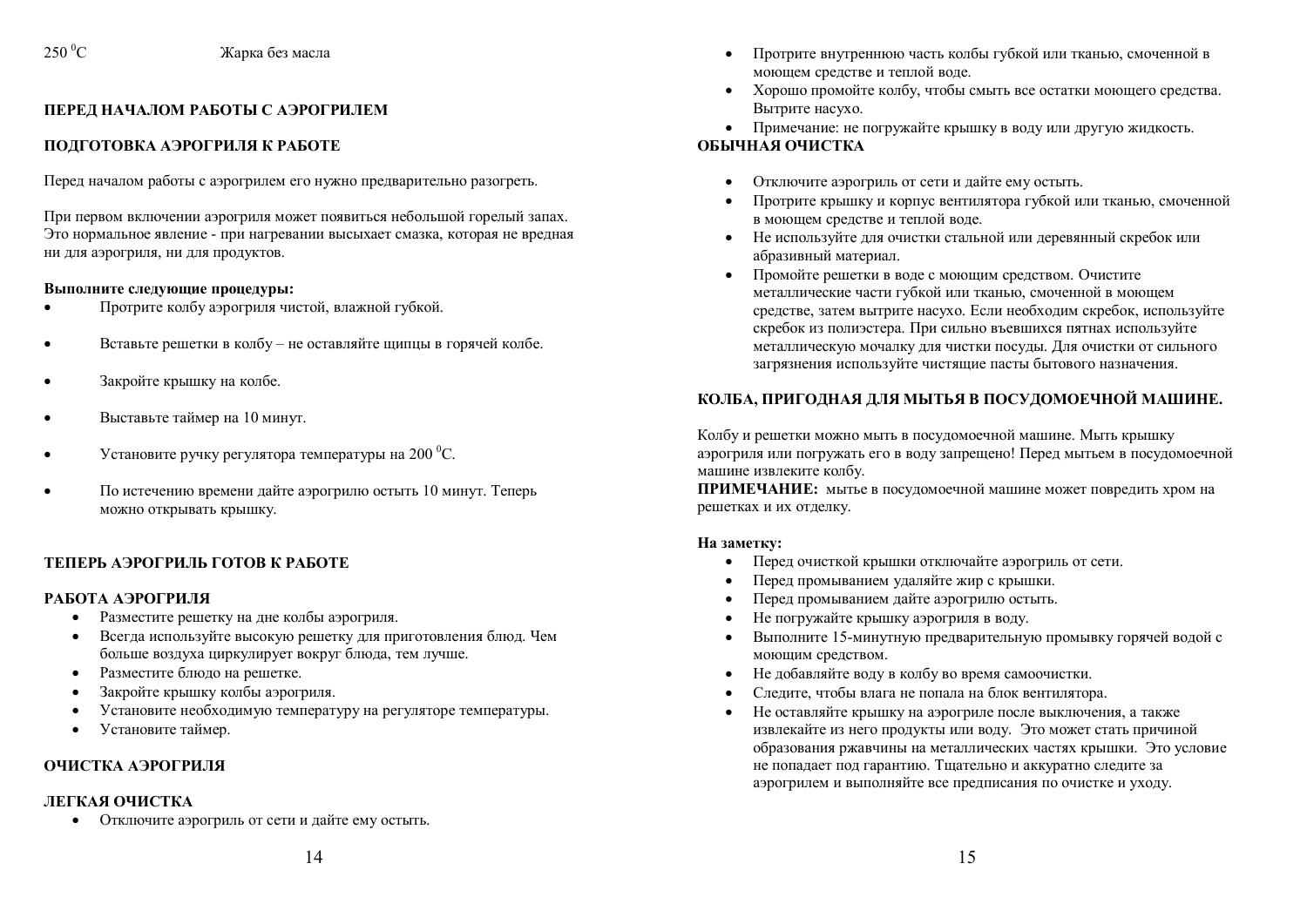#### **Комплектность**

| Аэрогриль                    | $1$ HIT.          |
|------------------------------|-------------------|
| Кольцо-увеличитель           | $1$ HIT.          |
| Поднос для жарки и запекания | $1$ HIT.          |
| Стимер                       | $1$ HIT.          |
| Низкая решетка               | 1 <sub>III</sub>  |
| Высокая решетка              | $1$ HIT.          |
| Щипцы                        | $1$ HIT.          |
| Инструкция по эксплуатации   | 1 <sub>III</sub>  |
| Гарантийный талон            | 1 <sub>IIIT</sub> |
| Упаковка                     | 1 HIT             |
|                              |                   |

#### **Технические характеристики:**

| 1000 B <sub>T</sub> |
|---------------------|
| 220-230 B           |
| $50 \Gamma$ II      |
| 4.5A                |
| $12 \pi$            |
|                     |

#### **Безопасное для окружающей среды удаление**



Вы можете помочь в охране окружающей среды! Будьте любезны, соблюдайте местные правила: передавайте неработающее электрическое оборудование в соответствующий центр удаления отходов.

**Производитель оставляет за собой право вносить изменения в технические характеристики и дизайн изделий.**



#### **Аерогриль**

#### **Шановний покупець!**

Вітаємо Вас з придбанням виробу торгової марки «Saturn». Ми впевнені, що наші вироби будуть вірними і надійними помічниками у Вашому домашньому господарстві.

Не піддавайте пристрій різким перепадам температур. Різка зміна температури (наприклад, внесення пристрої з морозу в тепле приміщення) може викликати конденсацію вологи всередині пристрою та порушити його працездатність при вмиканні. Прилад повинен відстоятися в теплому приміщенні не менше 1,5 години

Введення пристрою в експлуатацію після транспортування проводити не раніше, ніж через 1,5 години після внесення пристрою в приміщення.

#### **Заходи перестороги**

Будь ласка, дотримуйтеся основних заходів перестороги:

1. Прочитайте інструкцію.

2. Перед витяганням мережевого шнура з вилки вимикайте живлення пристрою.

3. Виймаючи мережевий шнур з розетки, тягніть за штепсель. Не тягніть за шнур.

4. Щоб уникнути ураження електричним струмом, не занурюйте шнур, вилку у воду або іншу рідину.

5. Перед чищенням і тривалим зберіганням вимикайте пристрій з розетки.

6. Перш ніж розбирати, дайте пристрою охолонути.

7. Не використовуйте пристрій поза приміщеннями. Пристрій не призначений для використання на відкритому повітрі.

8. Не ставте пристрій поряд з електричним обладнанням або нагрітою газовою плитою.

9. Шнур живлення не повинен звисати зі столу, торкатися гострих країв або гарячих поверхонь. Ставте пристрій на рівну стійку поверхню.

10. Будьте особливо уважними, переносячи пристрій з гарячою олією або іншою рідиною.

11. Не використовуйте аерогриль не за призначенням.

12. Не переносьте аерогриль з підключеним у розетку шнуром. Вийміть вилку з розетки, зніміть кришку і акуратно пересуньте пристрій.

13. Перед зняттям кришки: вимкніть таймер, відключіть шнур живлення,

підніміть кришку за допомогою ручок. Вийміть з аерогрилю решітку і кільця і розташуйте їх на рівній поверхні.

14. Не кладіть кришку гарячої стороною на ламіновану, дерев'яну, паперову або іншу займисту поверхню. Кладіть кришку на теплостійку поверхню.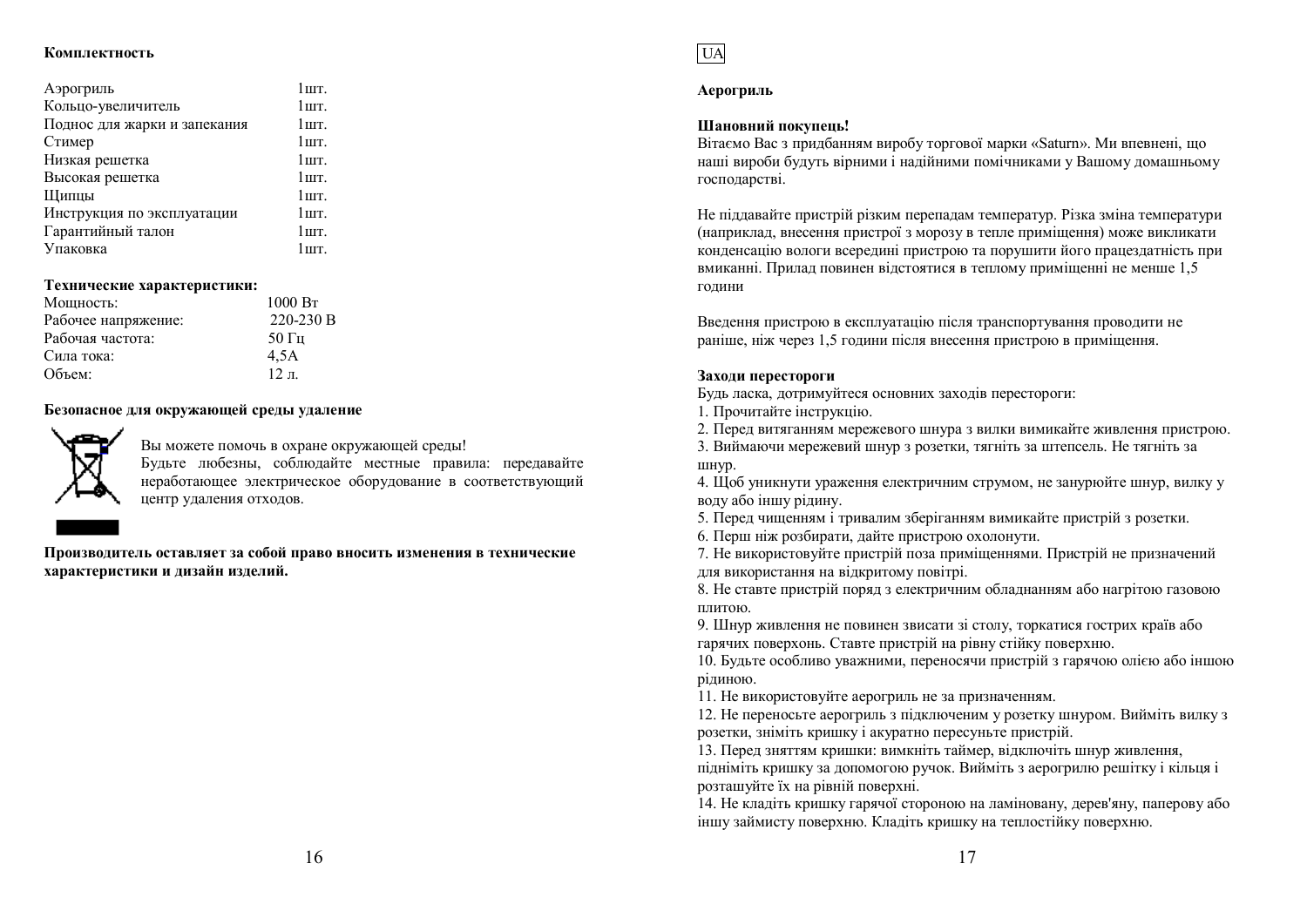15. Перед вмиканням аерогрилю в розетку переконайтесь, що він повністю зібраний.

16. Чистити аерогриль металевими щітками заборонено.

17. Не ремонтуйте пристрій самостійно. Не вмикайте аерогриль пошкодженим, з пошкодженим шнуром живлення або вилкою. Зверніться в сервісний центр для огляду і ремонту.

18. Цей пристрій не призначається для використання особами (включаючи дітей) з обмеженими фізичними, чуттєвими або розумовими здібностями, які не мають досвіду роботи з такими пристроями до тих пір, поки за ними не будуть спостерігати дорослі, або поки вони не отримають інструктаж від осіб, відповідальних за їх безпеку щодо використання цього пристрою.

#### **ФУНКЦІЇ АЕРОГРИЛЮ**

#### **АЕРОГРИЛЬ ЗАМІНЮЄ ДО 10 ПРИСТРОЇВ**

| Стандартна духовка   | Коптильня            |
|----------------------|----------------------|
| Гриль                | Фритюрниця           |
| Мікрохвильова піч    | Конвекційна піч      |
| Tocrep               | Мангал               |
| Електрична сковорода | Електрична пароварка |

#### **8 СПОСОБІВ ПРИГОТУВАННЯ**

| Печеня               | Обсмажування на           | Випікання здоби      |
|----------------------|---------------------------|----------------------|
|                      | рожні                     |                      |
| Гриль                | Повторне                  | Запікання м'яса      |
|                      | нагрівання                |                      |
| Приготування барбекю | Обсмажування у<br>фритюрі | Приготування на парі |

#### **ВИКОРИСТАННЯ АЕРОГРИЛЮ АКСЕСУАРИ**

#### **1. НИЗЬКА І ВИСОКА РЕШІТКА**





#### **НИЗЬКА РЕШІТКА ВИСОКА РЕШІТКА**

#### **2. ЩИПЦІ**



#### **ДЛЯ РОЗТАШУВАННЯ І ВИЛУЧЕННЯ СТРАВИ З АЕРОГРИЛЮ**

#### **ЗАГАЛЬНІ ЗАХОДИ БЕЗПЕКИ**

- Уважно прочитайте інструкцію і збережіть її.
- Шнур живлення не повинен звисати зі столу або торкатися гострих кутів.
- Розташовуйте аерогриль в центрі столу.
- Перед пересуванням аерогрилю завжди відключайте його від мережі.
- Поверхня аерогрилю гаряча стежте, щоб діти не торкалися пристрою!
- Вмикати аерогриль з пошкодженим шнуром живлення заборонено!
- Перед початком очищення вимикайте шнур аерогрилю з розетки. Пристрій повинен охолонути.
- При переміщенні аерогрилю беріть його обома руками.
- На кришку аерогрилю не повинна потрапляти волога. Занурювати аерогриль у воду заборонено.
- Не залишайте в колбі аерогрилю воду або продукти на ніч.
- Акуратно опускайте кришку, стежте, щоб вона не впала.
- Брати аерогриль слід обома руками за передню та задню частини. **Не беріть аерогриль за механізм підйому кришки**.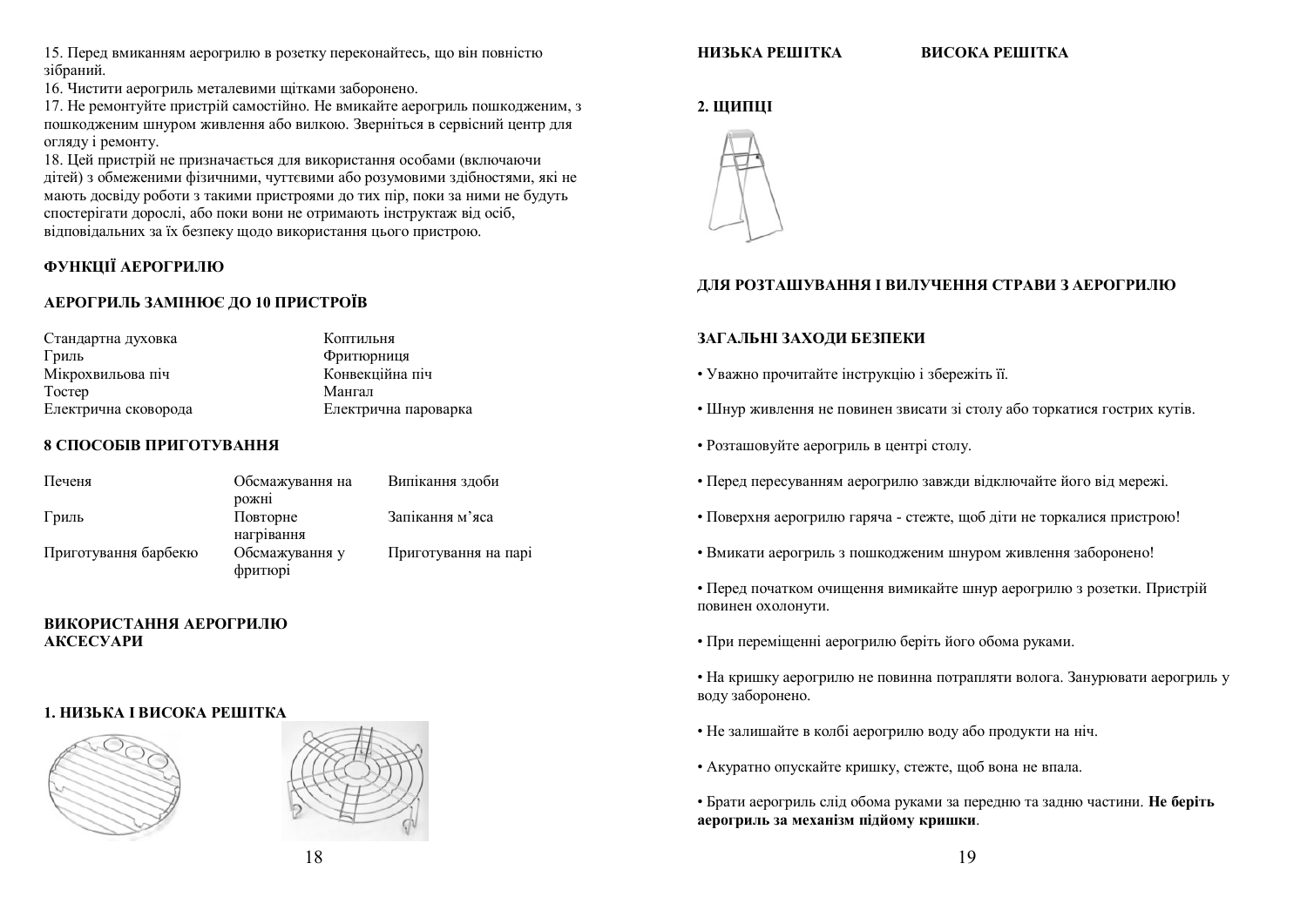**• ВАЖЛИВО**: *При використанні функції "Preset" (Попереднє налаштування), не кладіть в аерогриль продукти, які можуть зіпсуватися при кімнатній температурі (наприклад, свіжі курчата, м'ясо і т.д.)*

**УВАГА: Поверхні аерогрилю і сам аерогриль сильно нагріваються. Не торкайтеся аерогриля! Ви можете отримати опіки. Дайте пристрою охолонути. Беріть аерогриль тільки за ручки і тільки після повного охолодження.**

#### **Експлуатація аерогриля**

- Покладіть продукти в скляну колбу і закрийте кришку колби.
- Увімкніть шнур живлення аерогриля в електромережу.
- Встановіть час приготування від 5 до 60 хвилин.
- Встановіть температуру в діапазоні від 65<sup>°</sup>С до 250<sup>°</sup>С.
- Аерогриль готовий до роботи.

| $70\,^0C$       | Самоочистка                  |
|-----------------|------------------------------|
| $90\text{ °C}$  | Розморожування               |
| $120\text{ °C}$ | Повільне приготування (I)    |
| $140\,^0$ C     | Повільне приготування (II)   |
| $170\text{ °C}$ | Розігрівання                 |
| $170\,^0C$      | Приготування на парі         |
| $170\,^0C$      | Випікання здоби              |
| $170^0$ C       | Приготування печення         |
| $200\,^0C$      | Обсмажування на рожні        |
| $220^0C$        | Попереднє нагрівання (Кнопка |
|                 | автоматичного попереднього   |
|                 | нагрівання)                  |
| $220\,^0$ C     | Барбекю /Гриль               |
| $240\,^0C$      | Приготування гриля           |
| $250\,^0C$      | Смаження без олії            |
|                 |                              |

#### **ПЕРЕД ПОЧАТКОМ РОБОТИ З АЕРОГРИЛЮ**

#### **ПІДГОТОВКА АЕРОГРИЛЮ ДО РОБОТИ**

Перед початком роботи з аерогрилем його потрібно попередньо розігріти.

При першому вмиканні аерогрилю може з'явитися невеликий горілий запах. Це

нормальне явище - при нагріванні висихає мастило, яке не шкідливе ні для аерогриля, ні для продуктів.

#### **Виконайте наступні процедури:**

- Протріть колбу аерогриля чистою, вологою губкою.
- Вставте решітки в колбу не залишайте щипці в гарячій колбі.
- Закрийте кришку на колбі.
- Виставте таймер на 10 хвилин.
- Встановіть ручку регулятора температури на 200 °С.
- По закінченню часу дайте аерогрилю охолонути 10 хвилин. Тепер можна відкривати кришку.

#### **ТЕПЕР АЕРОГРИЛЬ ГОТОВИЙ ДО РОБОТИ**

#### **РОБОТА АЕРОГРИЛЮ**

- Розташуйте решітку на дні колби аерогрилю.
- Завжди використовуйте високу решітку для приготування страв. Чим більше повітря циркулює навколо страви, тим краще.
- Розташуйте страву на решітці.
- Закрийте кришку колби аерогриля.
- Виставте необхідну температуру на регуляторі температури.
- Виставте таймер.

#### **ОЧИЩЕННЯ АЕРОГРИЛЮ**

#### **ЛЕГКЕ ОЧИЩЕННЯ**

- Вимкніть аерогриль від мережі і дайте йому охолонути.
- Протріть внутрішню частину колби губкою або тканиною, змоченою в миючому засобі і теплій воді.
- Добре промийте колбу, щоб змити всі залишки миючого засобу. Витріть насухо.
- Примітка: не занурюйте кришку у воду або іншу рідину.

### **ЗВИЧАЙНЕ ОЧИЩЕННЯ**

- Вимкніть аерогриль від мережі і дайте йому охолонути.
- Протріть кришку і корпус вентилятора губкою або тканиною, змоченою в миючому засобі і теплій воді.